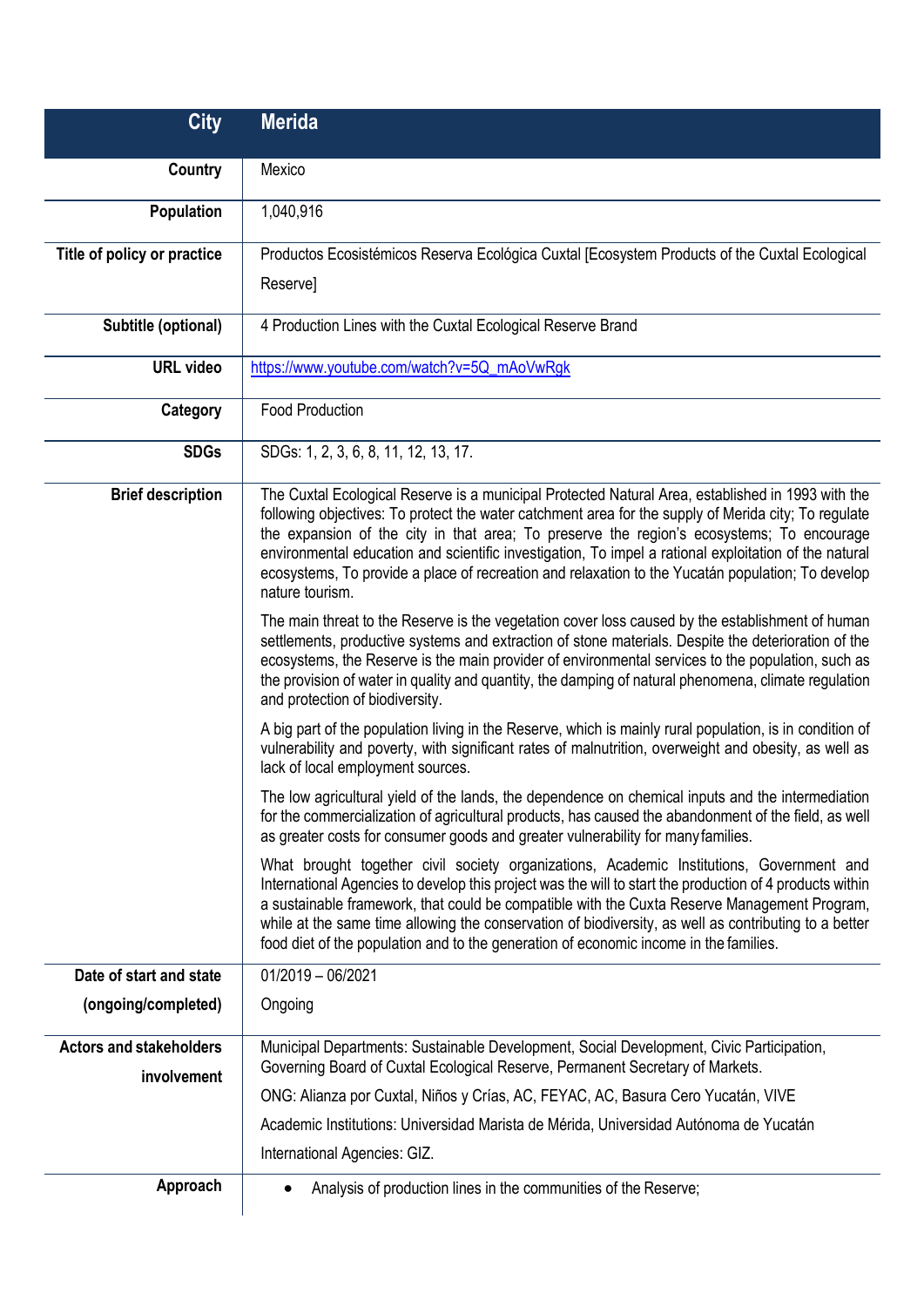|                  | Action plan design;<br>Producers meeting;<br>Business and technical training and strengthening;<br>$\bullet$<br>Marketing and Public Campaigns;<br>Logistical support and linkage of value chains.<br>$\bullet$                                                                                                                                                                                                                                                                                                                                                                                                                                                                                                                                                                                                                                                                                                                                                                                                                                                                                                                                                                                                                                                                                                                                                                                                                                             |
|------------------|-------------------------------------------------------------------------------------------------------------------------------------------------------------------------------------------------------------------------------------------------------------------------------------------------------------------------------------------------------------------------------------------------------------------------------------------------------------------------------------------------------------------------------------------------------------------------------------------------------------------------------------------------------------------------------------------------------------------------------------------------------------------------------------------------------------------------------------------------------------------------------------------------------------------------------------------------------------------------------------------------------------------------------------------------------------------------------------------------------------------------------------------------------------------------------------------------------------------------------------------------------------------------------------------------------------------------------------------------------------------------------------------------------------------------------------------------------------|
| Innovation       | First in the country to develop a brand of ecosystem products in a Municipal Protected<br>$\bullet$<br>Natural Area;<br>It is an alternative to stop urbanization and deforestation, establishing sustainable<br>$\bullet$<br>production systems compatible with nature conservation and waste management;<br>Organic beekeeping is particularly suited to fight against biodiversity loss and social and<br>٠<br>economic poverty. It also allows the protection of landscape and biodiversity;<br>Organic agriculture promotes maintenance and improvement of soil, reduces<br>٠<br>agrochemical use (food security) and improves ecosystem health in the long term;<br>The proposal includes an increase in the biodiversity of flora (fruit trees) that ensures<br>$\bullet$<br>nutritious and healthy food for the population as well as timber production, which<br>represents a big income source;<br>The project is a reaction to climate change, in line with several analysis and the PACMUN<br>[Pacific Model United Nations]. It promotes sustainable practices in the production of<br>healthy and quality food, improving health (reducing malnutrition and obesity) and food<br>autonomy of the rural population;<br>It creates value chains between producers and consumers of the same municipality;<br>٠<br>several government Departments are involved in coordination with Academic Institutions,<br>small producers and civil society; |
|                  | It encourages the use of local supplies, increasing the value of the products.                                                                                                                                                                                                                                                                                                                                                                                                                                                                                                                                                                                                                                                                                                                                                                                                                                                                                                                                                                                                                                                                                                                                                                                                                                                                                                                                                                              |
| Impact           | Target population: Producers in rural areas within the Reserve in condition of poverty and<br>marginalization (29.4% of the rural population in Merida), families with high malnutrition, obesity and<br>overweight indices. Vulnerable groups without access to financing, training and negotiating power.<br>Problems in the area: decrease in agricultural activity, unemployment, strong pressure caused by<br>urbanization, lack of health services, violence, lack of adequate waste management.                                                                                                                                                                                                                                                                                                                                                                                                                                                                                                                                                                                                                                                                                                                                                                                                                                                                                                                                                      |
|                  | Economic benefits: Improvement of production; training and technical assistance in agroecological<br>production (empowerment); direct linkage with local consumers and logistical support for marketing<br>within a fair-trade framework.                                                                                                                                                                                                                                                                                                                                                                                                                                                                                                                                                                                                                                                                                                                                                                                                                                                                                                                                                                                                                                                                                                                                                                                                                   |
|                  | Objectives achieved:                                                                                                                                                                                                                                                                                                                                                                                                                                                                                                                                                                                                                                                                                                                                                                                                                                                                                                                                                                                                                                                                                                                                                                                                                                                                                                                                                                                                                                        |
|                  | Increase in family income from the production and marketing of food products;<br>Launch of the Cuxtal brand;<br>Generation of jobs in rural areas.<br>٠                                                                                                                                                                                                                                                                                                                                                                                                                                                                                                                                                                                                                                                                                                                                                                                                                                                                                                                                                                                                                                                                                                                                                                                                                                                                                                     |
|                  | Social benefits: access to healthy and high quality food products (food security) that improve the<br>health and nutrition of adults and children (reduction of malnutrition and obesity); improvement of<br>the food diet. Involvement of diverse actors (government, producers, consumers, academic<br>institutions and civil society) in the integration of the value chains. Preservation of traditional<br>production and nutrition techniques and promotion of the culture. Reduction of migration to urban<br>areas, as a result of self-employment.                                                                                                                                                                                                                                                                                                                                                                                                                                                                                                                                                                                                                                                                                                                                                                                                                                                                                                 |
| <b>Inclusion</b> | Governance: collaboration of actors (government, civil society, academic institutions, international<br>agencies), municipal budget, mapping of producer, technical competence building.                                                                                                                                                                                                                                                                                                                                                                                                                                                                                                                                                                                                                                                                                                                                                                                                                                                                                                                                                                                                                                                                                                                                                                                                                                                                    |
|                  | Nutrition and sustainable diets: reduction of malnutrition in children and obesity and overweight in<br>adults.                                                                                                                                                                                                                                                                                                                                                                                                                                                                                                                                                                                                                                                                                                                                                                                                                                                                                                                                                                                                                                                                                                                                                                                                                                                                                                                                             |
|                  | Social and economic equity: empowerment (economic support, advice and training) to local<br>producers in conditions of vulnerability and poverty in the Reserve area. Creation of jobs and self-                                                                                                                                                                                                                                                                                                                                                                                                                                                                                                                                                                                                                                                                                                                                                                                                                                                                                                                                                                                                                                                                                                                                                                                                                                                            |